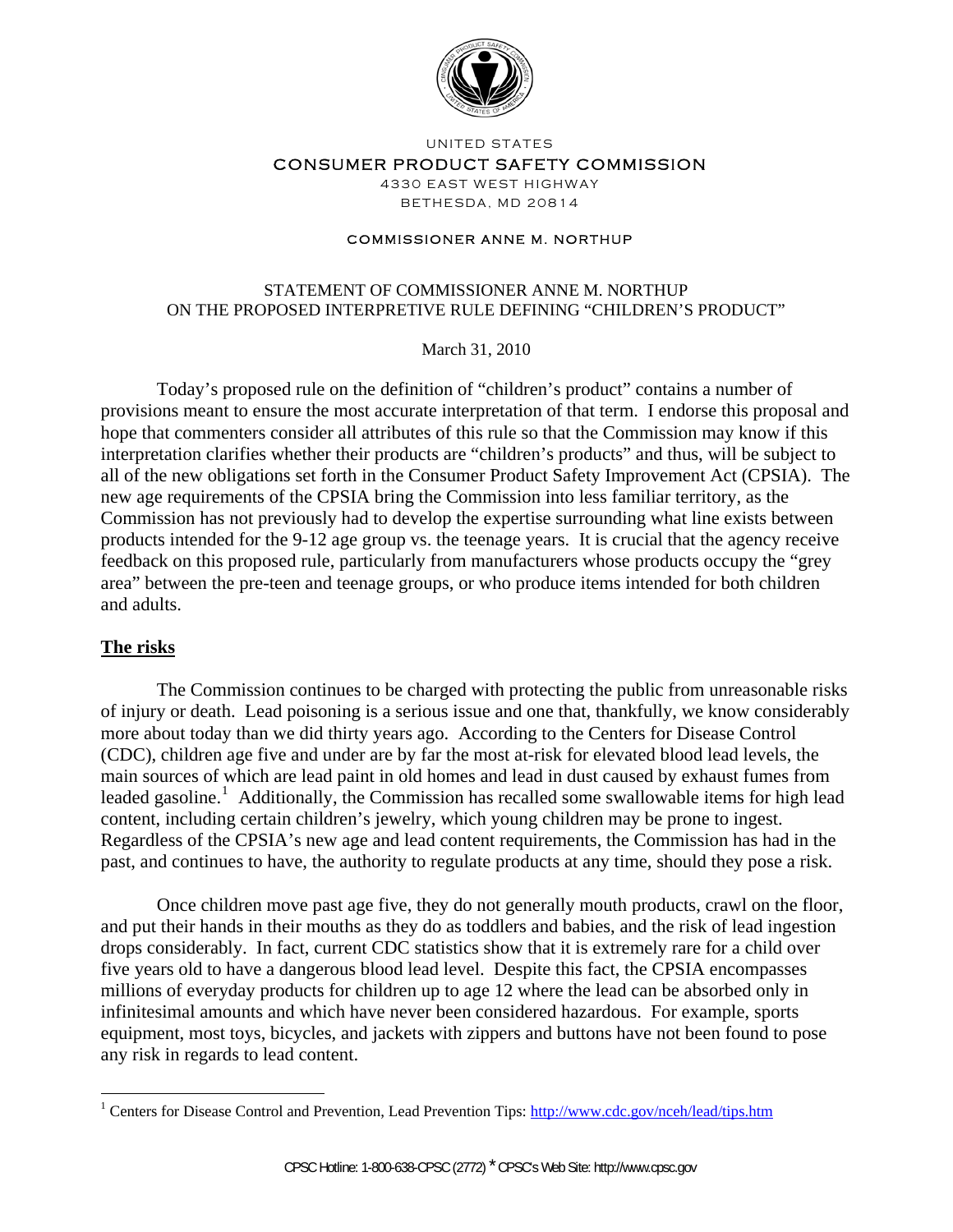### **The economic consequences**

The stakes are particularly high in fleshing out this interpretive rule, considering the costs companies must incur if their products fall under the requirements of the new law. Companies whose products meet the new definition of "children's product" will have to: 1) reengineer noncompliant products to meet the law's lead content requirements, moving to essentially lead-free parts (a maximum of 100ppm lead) by next August; 2) pay to have the product or its components tested in a third-party lab; 3) pay to certify to the lead content requirements; 4) third-party test and certify after any material change to a product; 5) pay to have the product retested periodically; 6) put tracking labels on each product, including any periodic change in cohort information, and; 7) face, potentially, the highest penalties in the Commission's history for violating any of these rules. What's more, products subject to these requirements (*e.g.* a child's school desk, lunchbox, zippers, or buttons) may violate the law's arbitrary lead *content* limits, even though they would not pose a lead risk to children. In other words, a child's normal interaction with these products still would never cause any measurable increase in the child's blood lead level.

The consequences of including such arbitrarily broad categories of products within the CPSIA have been enormous, both for manufacturers and for the Commission. Hundreds of small and large businesses have contacted the Commission or Congress to request relief from the law's overreach. Businesses have cut jobs, reduced product lines, raised the prices of their products, closed their doors, or left the children's market completely due to the tremendous costs.

The strain on the agency due to the scope of the law is also significant. The Commission remains by and large a safety agency, but the CPSIA effectively removes any calculation of risk with regards to regulating lead and phthalates while also adding enormous regulatory requirements and enforcement authority. As a result, the Commission must spend hours of manpower and other resources implementing dozens of new regulations and interpretive guidance where before the CPSIA, risk would never have dictated that we regulate at all. The Commission's resources today are focused on dissecting an overly burdensome, non-risk based statute, instead of responding to true threats.

 For all of these reasons, Congress asked the Commission in December for a report on how to fix the unintended consequences of the law. Now that Members of Congress have the Commission's report and accompanying statements, it will be up to Congress to decide what changes to the law may be made. In the meantime, the Commission's role should be to use whatever discretion it has to interpret the law in the clearest, most flexible manner for manufacturers and consumers. I believe we have made a good start in doing so with this interpretive rule today, which is why I am pleased to lend my support.

# **The meaning of "primarily"**

Fortunately, Congress included the word "primarily" in the definition of "children's product," giving the Commission latitude to focus the scope of products covered *downward* toward the younger ages rather than around, or even upwards of, age 12. If a product is "primarily" designed or intended for children age 12 and under, it is conversely not primarily intended for the population as a whole, for the older youth population, or for adults. In other words, a product that is